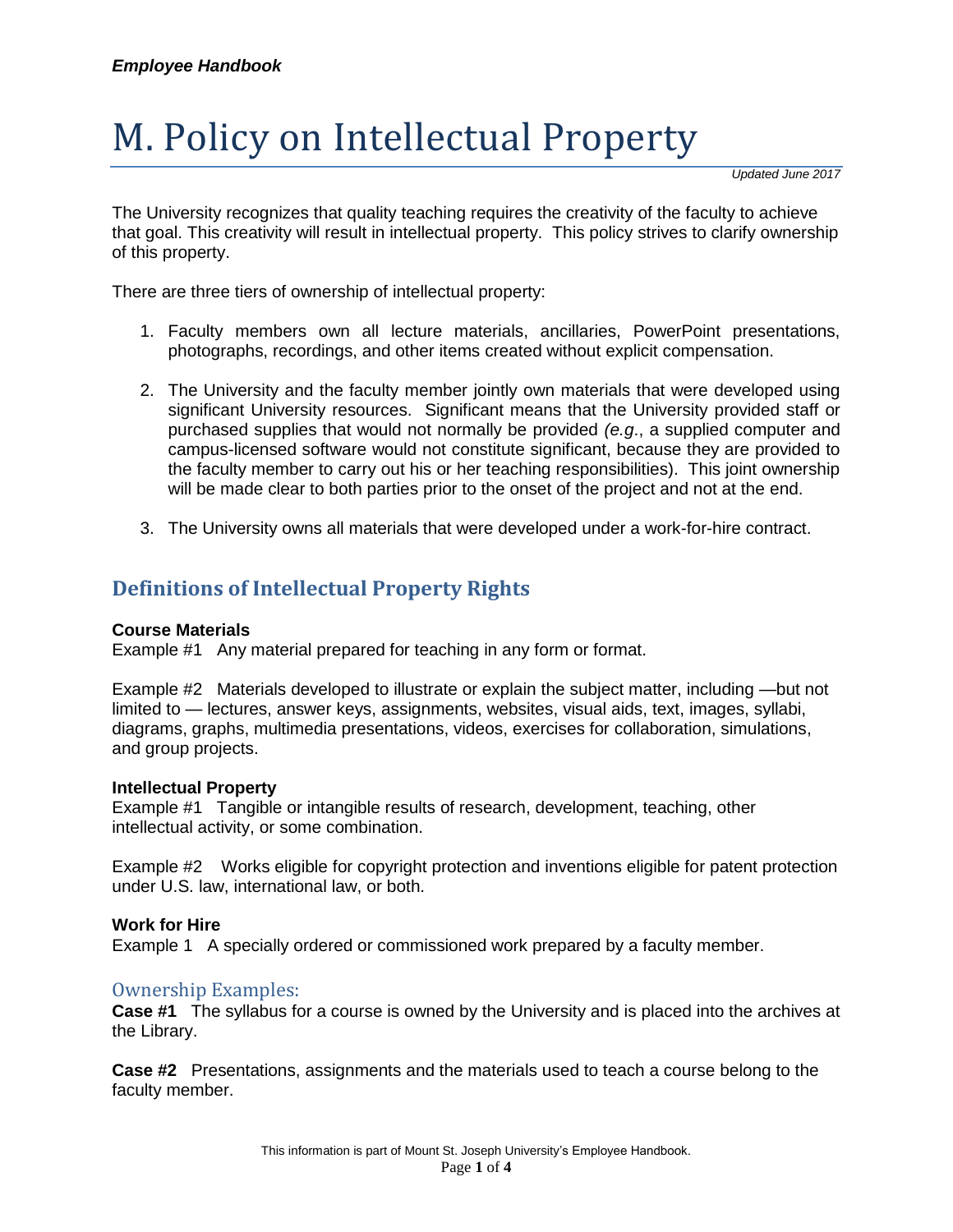#### *Employee Handbook*

**Case #3** Texts written by a faculty member to support a course taught by him or her are owned by the faculty member even if typed on a University-supplied computer, copied using University copiers, and mailed to publishers at University expense. It is expected that the University will be credited as the affiliated organization in the published document. The University receives the intangible benefit of the association. The University does not share in any liability that could result from materials written and published by the faculty member.

**Case #4** A faculty member develops a blended course for use at the Mount. The University wishes to market that course to outsider institutions or other entities: The faculty member owns the material used to teach the course unless he or she used significant University resources to develop the course. The University can purchase the exclusive rights or share in the revenue of the course following negotiation with the faculty member.

**Case # 5** The University plans to offer a series of blended courses to support a program or cohort of students. A faculty member is specifically contracted to create the courses. The faculty member receives release time or other additional compensation to develop the courses and provides updates on progress to the Provost or designee. Staff at the University work with the faculty member to provide expertise to create the podcasts, web pages, mp4 videos, and other ancillaries. The University owns all rights to the final products although the faculty member has the right to include copies of them in internal portfolios or for purposes of promotion and tenure at the Mount.

**Case #6** A faculty member receives a sabbatical or a summer research grant and writes a book or paper resulting from his or her scholarly activity. The faculty member owns the copyright because sabbaticals and summer grants are available to all faculty as a method of keeping the faculty member current in his or her field. The faculty will also own the results of their scholarship, research, community service, and other materials created for the purposes other than teaching unless grant policy or contracts state the contrary. Conversely, a few years ago a Mount faculty member received an NSF grant just prior to leaving the University. NSF policy was that the grant was to the institution not the faculty member. The University accepted the grant and assigned another faculty member to complete the project even though the grant's author was no longer employed at the University.

**Case #7** A faculty member is contracted by the University to develop a jointly owned blended course. The faculty member provides the content expertise and works with university staff in developing materials such as podcasts, videos, and websites to be used in teaching the course. This material is jointly owned by both the University and the faculty member, and they both can utilize materials without compensation. The University or the faculty member cannot transfer ownership without prior approval from the other co-owner.

#### Responsibilities

The Provost of the University will enforce this policy and will house all paperwork within his or her office. Any questions relating to the application of this policy should be resolved prior to the start of any work.

The University, through the school deans, with approval of the Provost, may begin negotiations with a faculty member prior to the creation of course materials if the University desires ownership of said course materials. Unless the University negotiates with the faculty member prior to the creation of course materials, the course materials belong to the faculty member. The University will prepare a separate contract for each faculty member whose materials will be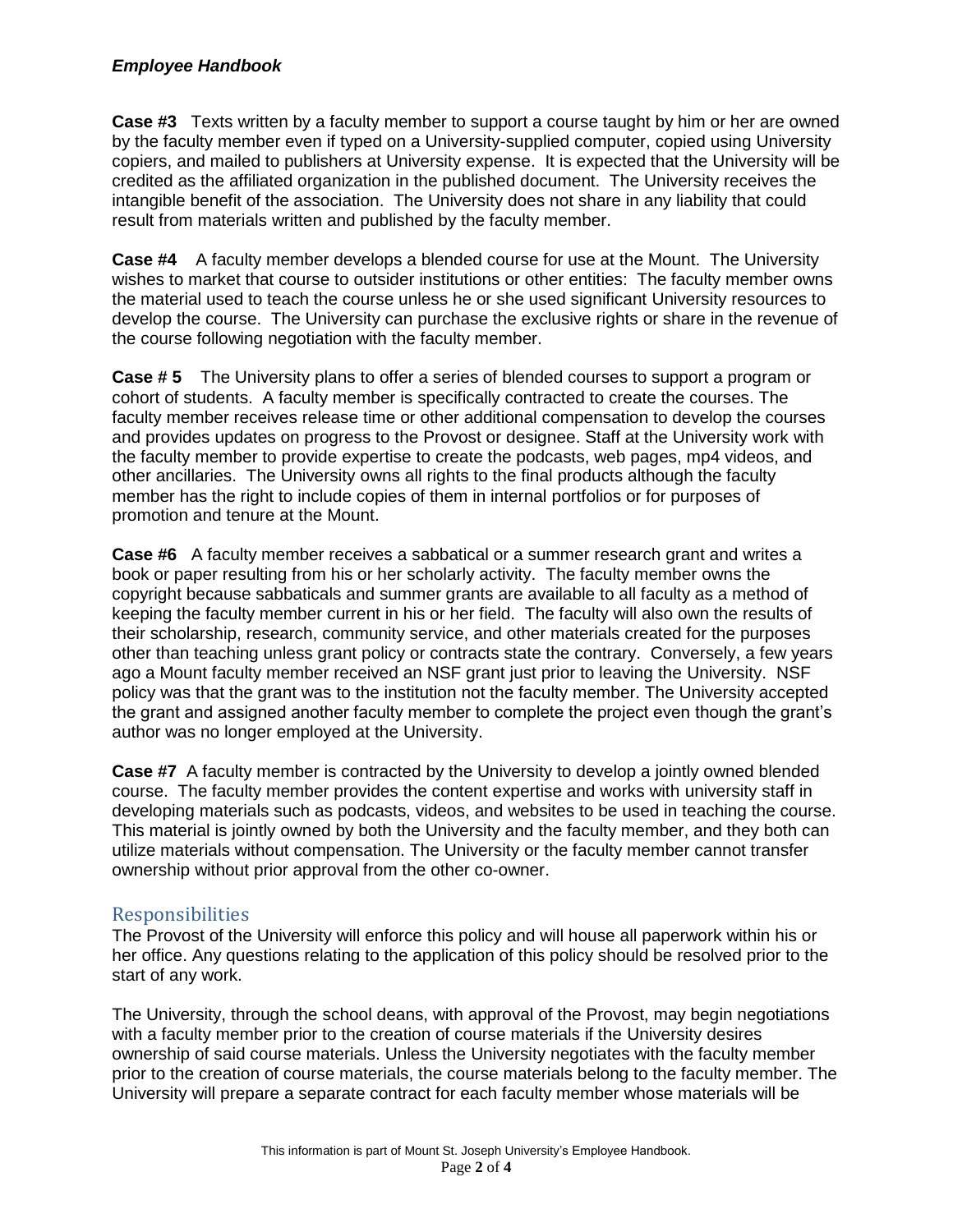## *Employee Handbook*

jointly owned. Joint ownership cannot be applied retroactively without approval of the faculty member.